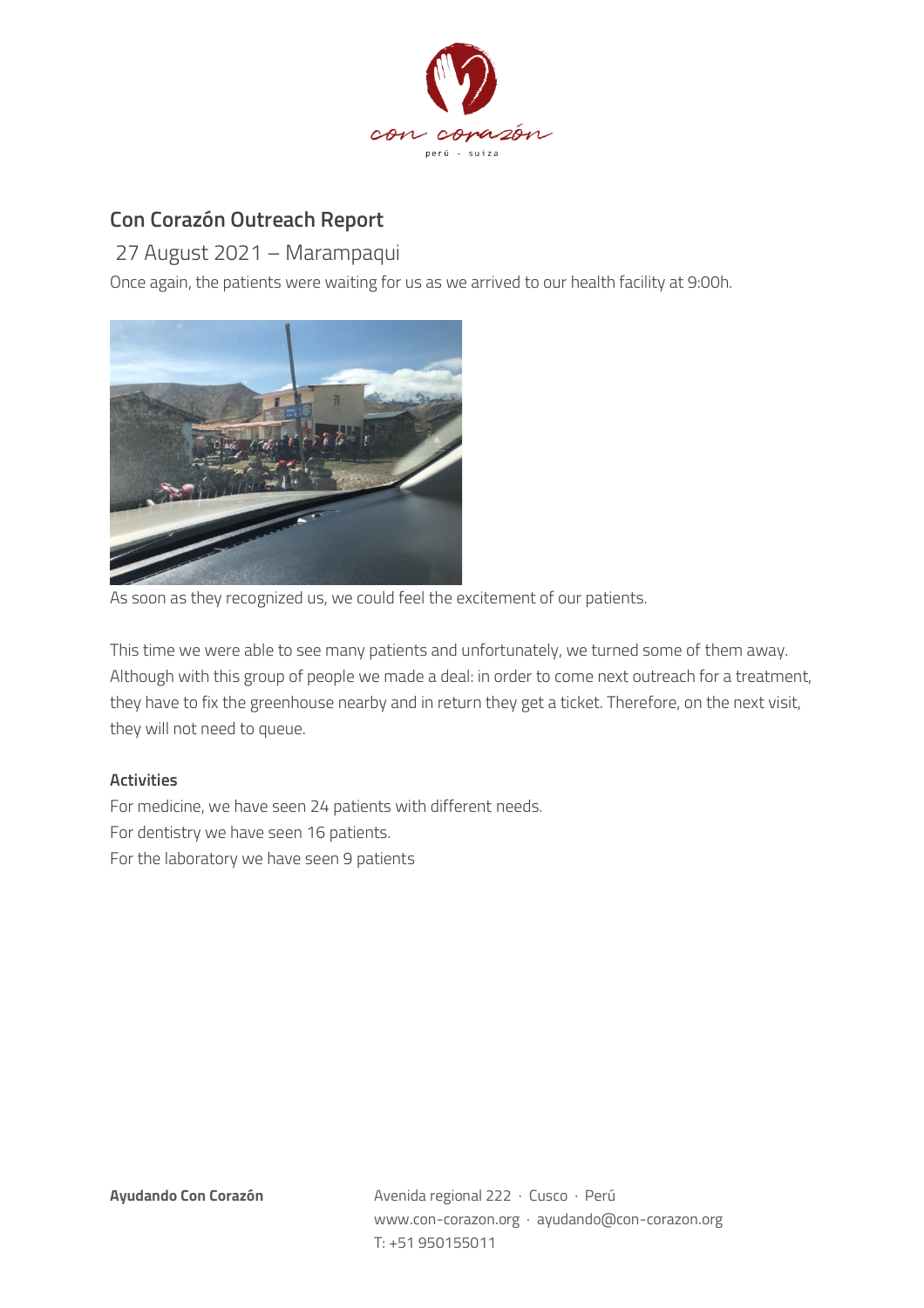

**Photo Gallery**



Fani (14 years old), Evelyn (12 years old) and Kati (14 years old) come to get their teeth fixed. They say that because of toothache makes it difficult to pay attention at school. Since there is not internet signal in the area, these girls have to walk to a higher spot to get signal and receive school either via internet or a phone call.





Reina (10 years old) and Elizabeth (16 years old) are sisters. They have to walk 3 hours to get to our health center. Reina has stomach ache and Elizabeth has left foot ache. The doctor has told Elizabeth that she must rest her feet. The interesting part is that they need to get back home and must walk another 3 hours.

**Ayudando Con Corazón** Avenida regional 222 · Cusco · Perú www.con-corazon.org · ayudando@con-corazon.org T: +51 950155011